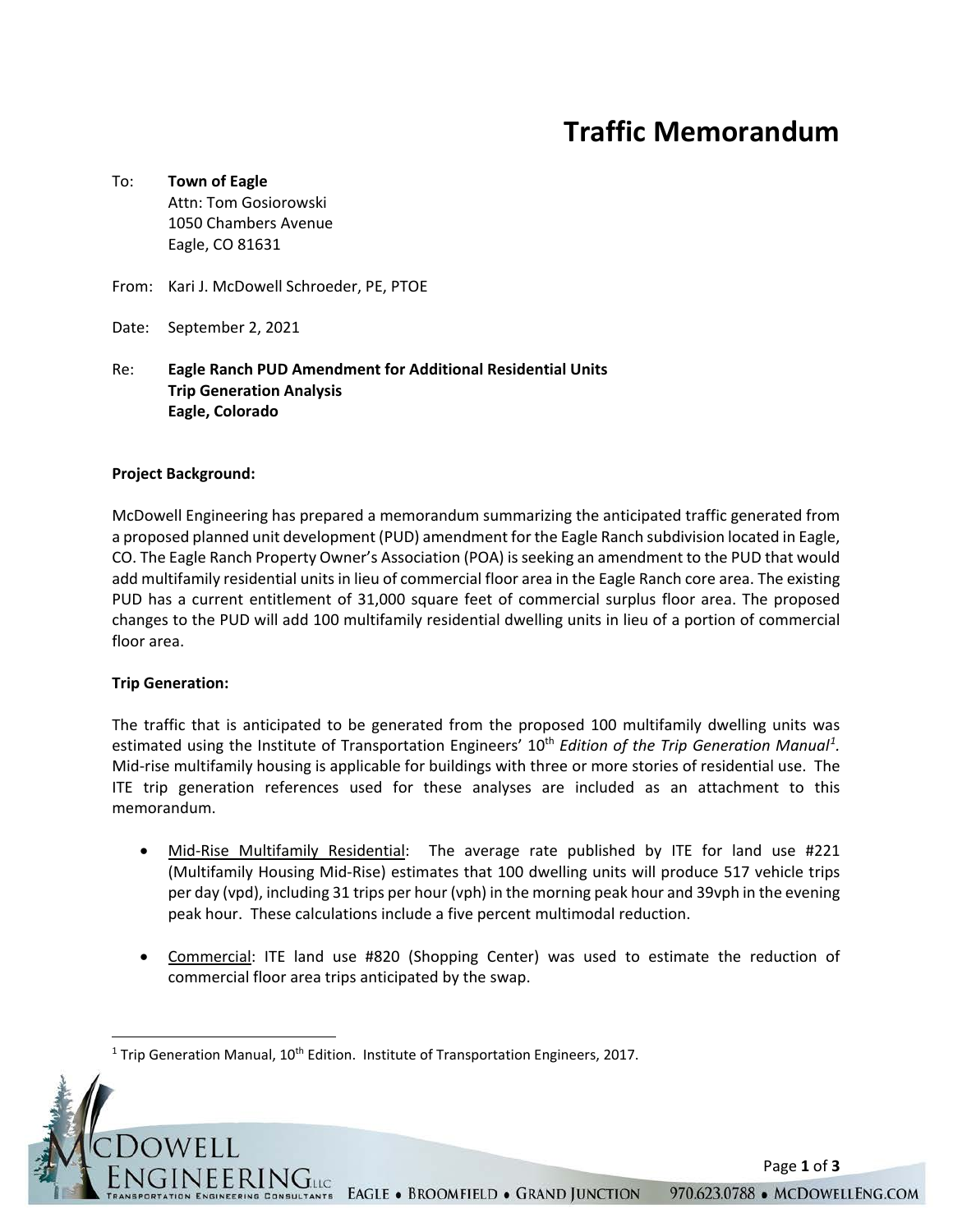• Commercial vs. Mid-Rise Multifamily Residential: The swap of 15,200sf of commercial area would have the same daily traffic impact as 100 mid-rise multifamily residential units. These both produce 517vpd. The proposed residential use would produce 10vph fewer in the morning peak hour and 19vph fewer in the evening peak hour.

Therefore, equivalent traffic is produced with this swap rate:

### o **100 Mid-Rise Multifamily Dwelling Units = 15,200sf Commercial Floor Area**

Detailed calculations for the trip generation analysis are included in **Table 1**.

#### **Summary:**

The traffic that is anticipated to be generated from the proposed 100 multifamily dwelling units was estimated using the Institute of Transportation Engineers' 10<sup>th</sup> Edition of the Trip Generation Manual<sup>[2](#page-1-0)</sup>. The Eagle Ranch HOA is interested in swapping a portion of their unrealized commercial floor area for multifamily residential units. In making this amendment to the PUD, the following rate produces equivalent daily traffic volumes. Morning and evening peak hour volumes are less for the proposed residential uses than the previous commercial use.

## o **1 Mid-Rise Multifamily Dwelling Units = 152sf Commercial Floor Area**

Please call if you would like any additional information or have any questions regarding this matter.

Sincerely, McDowell Engineering, LLC

1. Bould Jehroeder

Kari J. McDowell, PE, PTOE Traffic Engineer

Enclosed: Table 1 – Eagle Ranch PUD Amendment Project Trip Generation Comparison *ITE Trip Generation* Data Plots

<span id="page-1-0"></span> $2$  Trip Generation Manual,  $10<sup>th</sup>$  Edition. Institute of Transportation Engineers, 2017.

Page **2** of **3**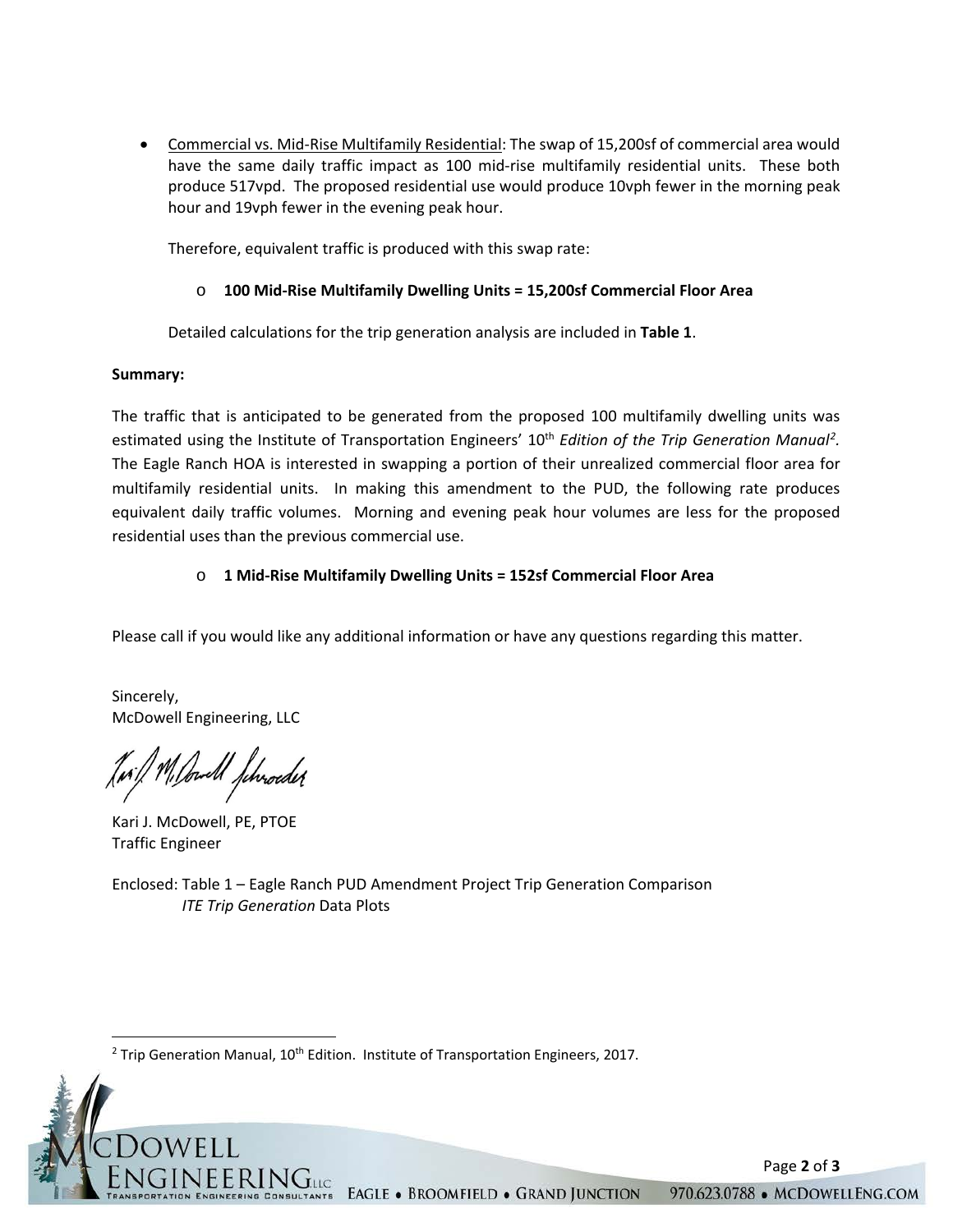#### *Table 1: Project Trip Generation Comparison*

|                                                                                  |                    |        | <b>ITE Trip Generation</b> |                     | Average               |                    |                | <b>Morning Peak Hour</b> |         |       | <b>Evening Peak Hour</b> |                                                |         |       |          |
|----------------------------------------------------------------------------------|--------------------|--------|----------------------------|---------------------|-----------------------|--------------------|----------------|--------------------------|---------|-------|--------------------------|------------------------------------------------|---------|-------|----------|
|                                                                                  |                    |        |                            |                     | Equation <sup>3</sup> |                    | Weekdav        |                          | Inbound |       | Outbound                 |                                                | Inbound |       | Outbound |
| <b>ITE Code</b>                                                                  | Units <sup>2</sup> |        | Eq.<br>Coef                | Avg.<br>Weekd<br>ay | AM<br>Peak<br>Hour    | PM<br>Peak<br>Hour | Trips<br>(vpd) | %<br>Trips               | Trips   | %     | Trips                    | %<br>(vph) Trips (vph) Trips (vph) Trips (vph) | Trips   | %     | Trips    |
|                                                                                  |                    |        |                            |                     |                       |                    |                |                          |         |       |                          |                                                |         |       |          |
| <b>Commercial to Mid-Rise Multifamily Residential</b>                            |                    |        |                            |                     |                       |                    |                |                          |         |       |                          |                                                |         |       |          |
| <b>Commercial Floor Area</b>                                                     |                    |        |                            |                     |                       |                    |                |                          |         |       |                          |                                                |         |       |          |
| #820 - Shopping Center                                                           | 15.2               | kSF    | Type<br>$a =$<br>$b =$     | Rate<br>37.75       | Rate<br>3.00          | Rate<br>4.21       | 574            | 54%                      | 25      | 46%   | 21                       | 50%                                            | 32      | 50%   | 32       |
| <b>Multi-Modal Reduction</b>                                                     |                    | $-10%$ |                            |                     |                       |                    | $-57$          |                          | $-3$    |       | $-2$                     |                                                | $-3$    |       | $-3$     |
| <b>Removed Commercial Trips</b>                                                  |                    |        |                            |                     |                       |                    | 517            |                          | 22      |       | 19                       |                                                | 29      |       | 29       |
|                                                                                  |                    |        |                            |                     |                       |                    |                |                          |         | 41    |                          |                                                |         | 58    |          |
|                                                                                  |                    |        |                            |                     |                       |                    |                |                          |         |       |                          |                                                |         |       |          |
| Mid-Rise Multifamily Residential (3+ Stories of Residential)                     |                    |        |                            |                     |                       |                    |                |                          |         |       |                          |                                                |         |       |          |
| #221 - Multifamily Housing (Mid-Rise)                                            | 100                | DU     | Type<br>$a =$<br>$b =$     | Rate<br>5.44        | Rate<br>0.32          | Rate<br>0.41       | 544            | 27%                      | 9       | 73%   | 23                       | 60%                                            | 25      | 40%   | 16       |
| <b>Multi-Modal Reduction</b>                                                     |                    | $-5%$  |                            |                     |                       |                    | $-27$          |                          | 0       |       | $-1$                     |                                                | $-1$    |       | $-1$     |
| <b>Proposed New Residential Trips</b>                                            |                    |        |                            |                     |                       |                    | 517            |                          | 9       |       | 22                       |                                                | 24      |       | 15       |
|                                                                                  |                    |        |                            |                     |                       |                    |                |                          |         | 31    |                          |                                                |         | 39    |          |
| <b>Comparison of Removing Commercial and Replacing with Mid-Rise Residential</b> |                    |        |                            |                     |                       |                    |                |                          |         |       |                          |                                                |         |       |          |
|                                                                                  |                    |        |                            |                     |                       |                    | 0              |                          | $-13$   |       | 3                        |                                                | -5      |       | $-14$    |
|                                                                                  |                    |        |                            |                     |                       |                    |                |                          |         | $-10$ |                          |                                                |         | $-19$ |          |

**Notes:**

1 Values obtained from *Trip Generation, 10th Edition,* Institute of Transportation Engineers, 2017.

 $2$  DU = Dwelling Units, kSF = 1,000 Square Feet



Page **3** of **3**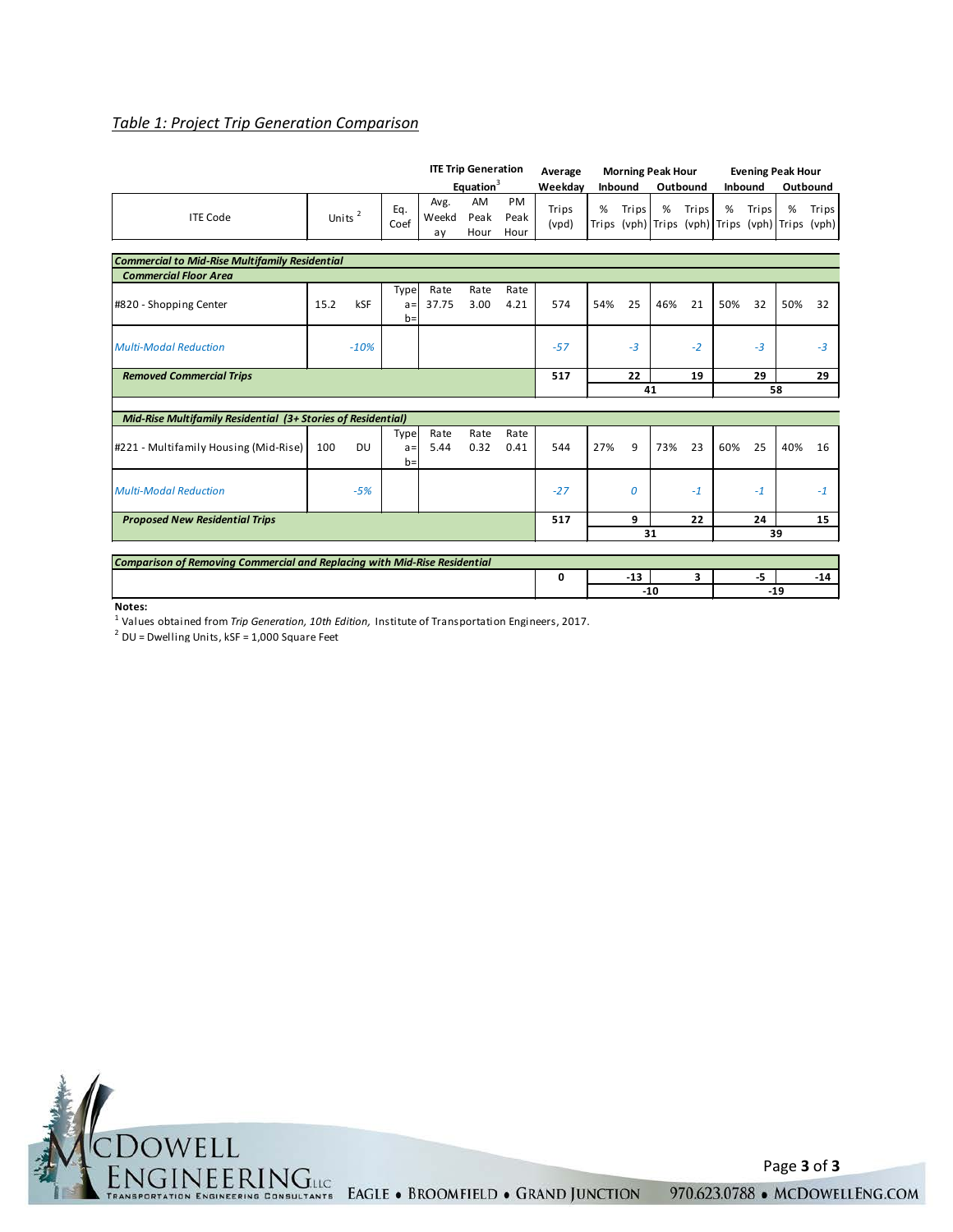# **Multifamily Housing (Mid-Rise)**

| <b>Vehicle Trip Ends vs: Dwelling Units</b>      | On a: Weekday,<br><b>AM Peak Hour of Generator</b>  |
|--------------------------------------------------|-----------------------------------------------------|
|                                                  | Setting/Location: General Urban/Suburban            |
| Number of Studies: 48                            |                                                     |
| Avg. Num. of Dwelling Units: 225                 |                                                     |
|                                                  | Directional Distribution: 27% entering, 73% exiting |
| <b>Vehicle Trip Generation per Dwelling Unit</b> |                                                     |

## Average Rate **Range of Rates** Range of Rates Standard Deviation 0.32 0.06 - 0.77 0.17



*Trip Gen Manual,* 10th Ed + Supplement  $\bullet$  Institute of Transportation Engineers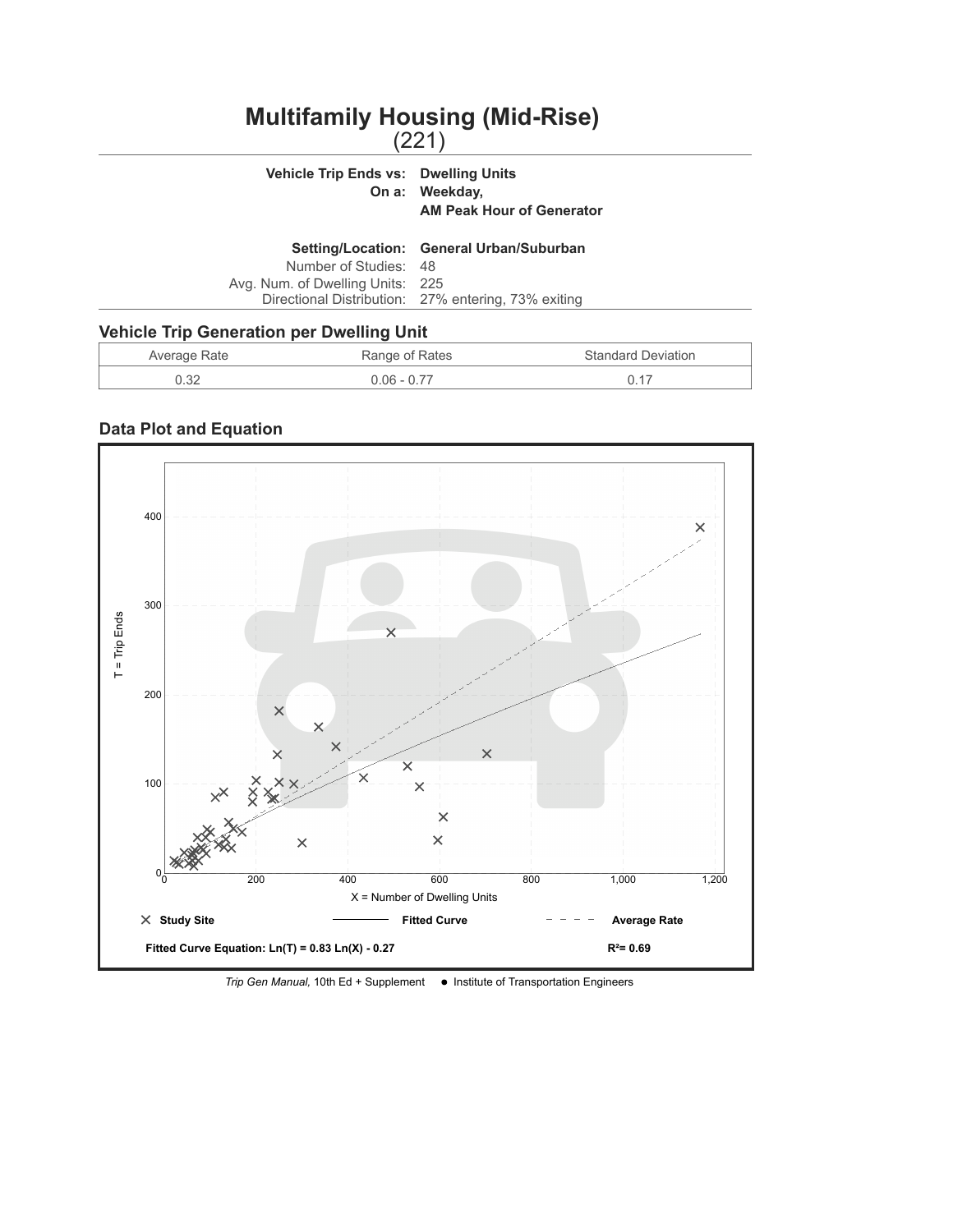# **Multifamily Housing (Mid-Rise)**

| <b>Vehicle Trip Ends vs: Dwelling Units</b> | On a: Weekday,<br><b>PM Peak Hour of Generator</b>  |
|---------------------------------------------|-----------------------------------------------------|
|                                             | Setting/Location: General Urban/Suburban            |
| Number of Studies: 47                       |                                                     |
| Avg. Num. of Dwelling Units: 211            |                                                     |
|                                             | Directional Distribution: 60% entering, 40% exiting |
| ahicla Trin Canaration nar Dwalling Llnit   |                                                     |

### **Vehicle Trip Generation per Dwelling Unit**

| Average Rate | Range of Rates | <b>Standard Deviation</b> |
|--------------|----------------|---------------------------|
|              | 0.09 - 1.26    | רר ר                      |



*Trip Gen Manual,* 10th Ed + Supplement  $\bullet$  Institute of Transportation Engineers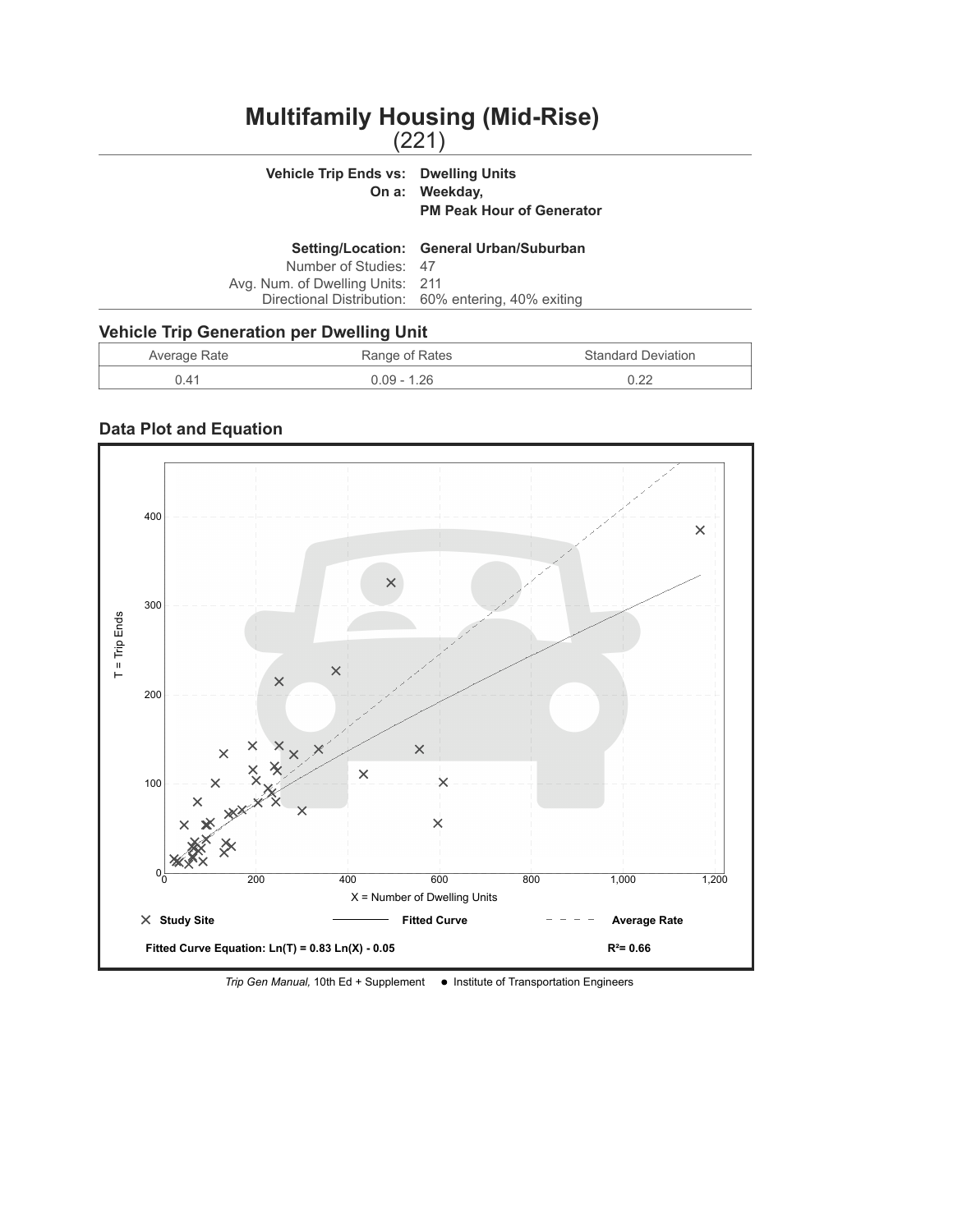# **Shopping Center** (820)

#### **Vehicle Trip Ends vs: 1000 Sq. Ft. GLA On a: Weekday**

|                            | Setting/Location: General Urban/Suburban            |
|----------------------------|-----------------------------------------------------|
| Number of Studies: 147     |                                                     |
| Avg. 1000 Sq. Ft. GLA: 453 |                                                     |
|                            | Directional Distribution: 50% entering, 50% exiting |
|                            |                                                     |

## **Vehicle Trip Generation per 1000 Sq. Ft. GLA**

| Average Rate | Range of Rates | <b>Standard Deviation</b> |
|--------------|----------------|---------------------------|
|              | 7.42 - 207.98  | 16 41                     |



*Trip Gen Manual,* 10th Ed + Supplement  $\bullet$  Institute of Transportation Engineers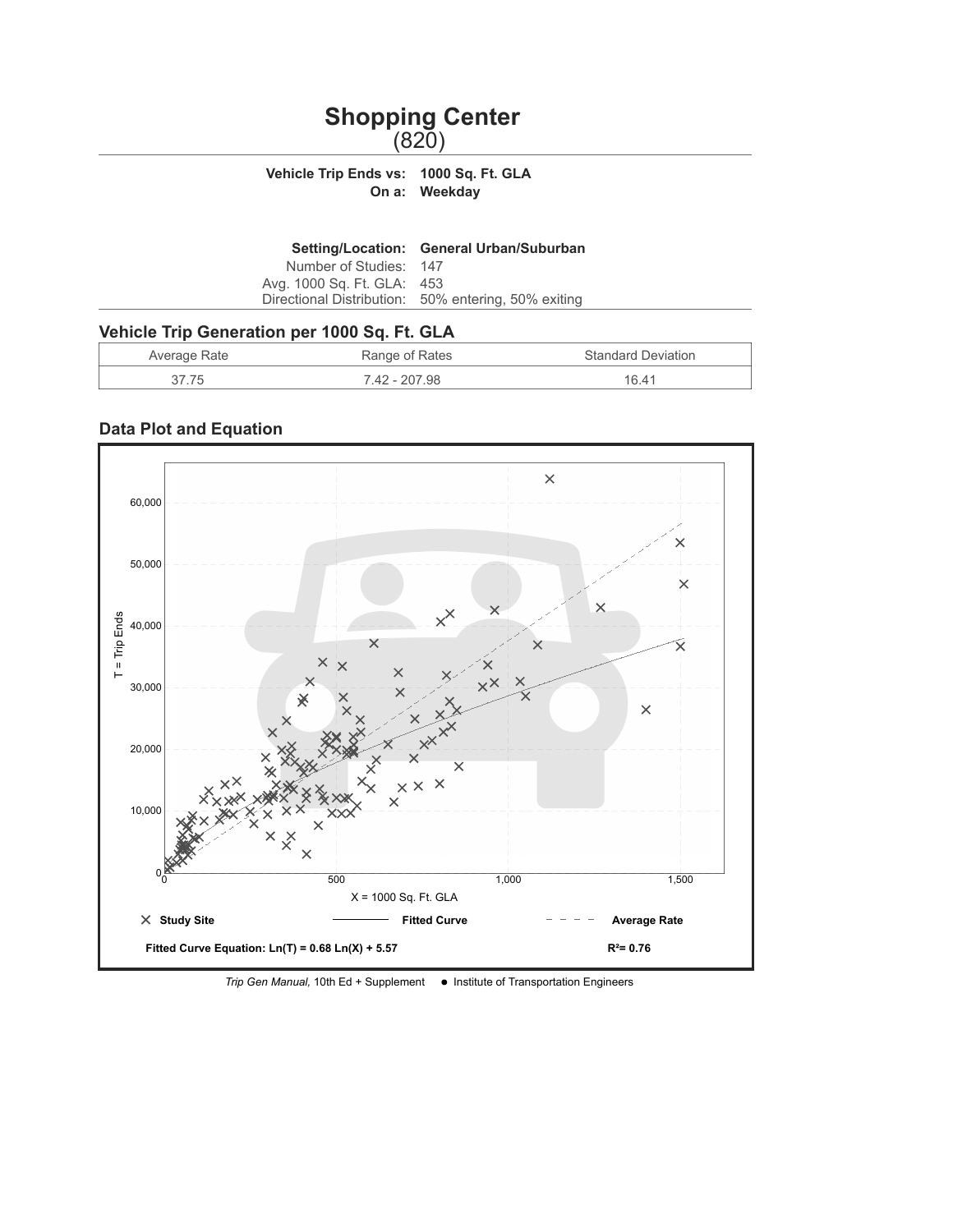# **Shopping Center** (820)

# **Vehicle Trip Ends vs: 1000 Sq. Ft. GLA On a: Weekday, AM Peak Hour of Generator Setting/Location: General Urban/Suburban**

| Number of Studies: 47      |                                                     |
|----------------------------|-----------------------------------------------------|
| Avg. 1000 Sq. Ft. GLA: 323 |                                                     |
|                            | Directional Distribution: 54% entering, 46% exiting |

## **Vehicle Trip Generation per 1000 Sq. Ft. GLA**

| Average Rate | Range of Rates | <b>Standard Deviation</b> |
|--------------|----------------|---------------------------|
| 3.00         | .) 70 - 23 74  | 1.85                      |



*Trip Gen Manual,* 10th Ed + Supplement  $\bullet$  Institute of Transportation Engineers